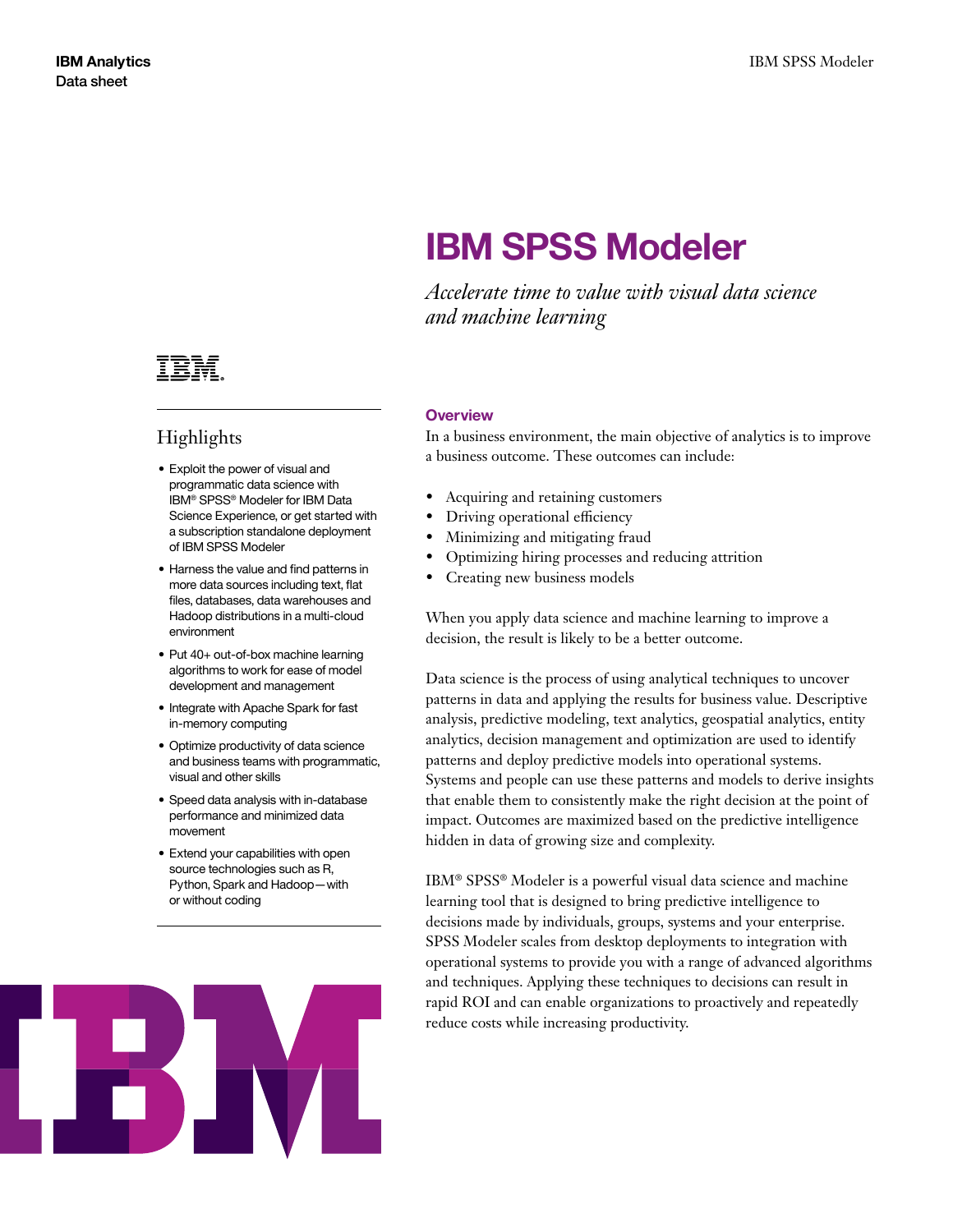IBM SPSS Modeler is available as a subscription or in perpetual license editions to meet virtually any enterprise needs:

IBM SPSS Modeler is available as part of **IBM Data Science Experience (DSX)**, an interactive and collaborative platform where data scientists can use multiple open source and IBM tools to activate their insights. Your programmatic notebooks and visual streams can be shown in a single view, making it easy to choose the right models to train and deploy.

**IBM SPSS Modeler Subscription** offers the capabilities you need to access and export structured data sets, without data size limits; analyze data using 30+ algorithms; and deploy the results using your desktop. It offers a flexible monthly payment option without an annual commitment, plus you can optionally add SQL optimization or text analytics capabilities.

**IBM SPSS Modeler Professional** software includes the tools needed to leverage your structured data---such as behaviors and interactions tracked in your CRM systems, demographics, purchasing behavior and sales data---in a multi-user environment.

**IBM SPSS Modeler Premium** software goes beyond the analysis of structured data to include unstructured data such as web activity, blog content, customer feedback, emails, articles and more to create more accurate predictive models.

**IBM SPSS Modeler Gold** software includes all the capabilities of IBM SPSS Modeler Premium software with the added ability to build and deploy predictive models directly into business processes. It combines predictive analytics with rules, scoring and optimization within an organization's processes and operational systems to deliver recommended actions at the point of impact.

Whichever SPSS Modeler solution you choose, you can:

- Access all types of data
- Broaden your analytics reach
- Accommodate your needs with flexible deployment

#### Accessing all types of data

Data is being generated at an exponential rate from a multitude of sources, thereby fueling new information and untapped opportunities for those organizations able to harness it and realize its value. This data is stored in various systems and formats, so bringing it together can be a challenge. The volume of data is so big that you cannot analyze it manually nor can you look over tables in reports to find why something might or might not happen. The analysis process presents yet another challenge because of a scarcity of skilled analysts who can work with the data to extract its value.

With SPSS Modeler, you and your organization can use the data you have available—both structured, unstructured or spatial—and extract value from it by discovering untapped opportunities and new information. With new insights from your data, you can predict what is likely to happen, become proactive and optimize outcomes, rather than reacting simply as your current situation dictates.

SPSS Modeler enables you to use a range of analytical techniques to access data sources such as text, flat files, databases, data warehouses, and Hadoop distributions. These statistical techniques use historical data to make predictions about current conditions or future events. Also included are capabilities for data access, data preparation, data modeling and interactive visualizations. With automated procedures for preparation and modeling, it is suitable for a wide range of analytics abilities.

The intuitive graphical interface of SPSS Modeler enables users to visualize each step of the data science process as part of a "stream." By interacting with these streams, analysts and business users can collaborate, which adds business knowledge and domain expertise to the data science process. Users can focus on discovering insights rather than on technical tasks such as writing code. They can also pursue "train-of-thought" analysis and explore data more deeply, both of which can uncover additional relationships that make sense to your organization.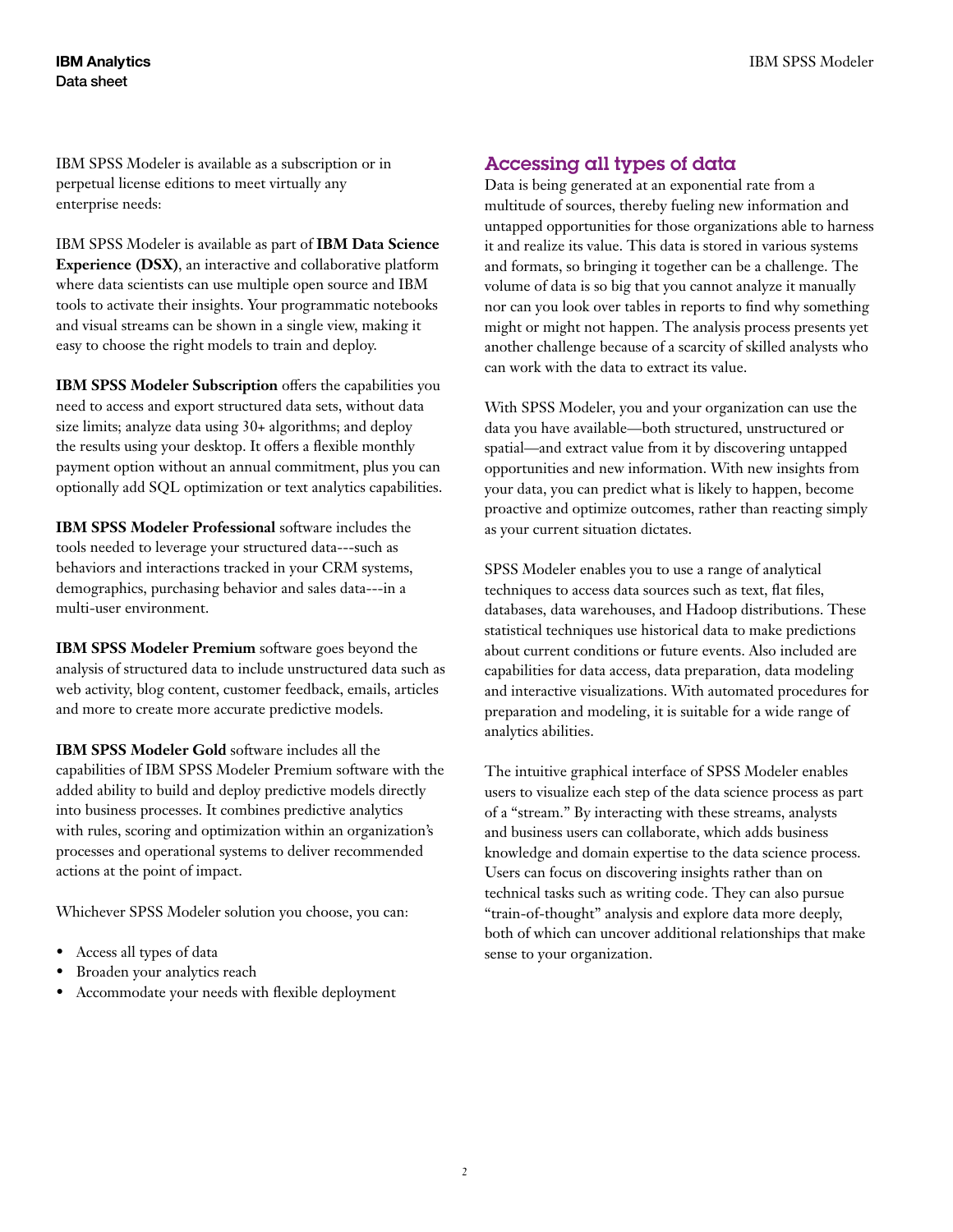#### **Data preparation and manipulation**

Preparing data for analysis is an important but timeconsuming step in analysis. SPSS Modeler accelerates data preparation to ease the process and to help you make sure your data is in the best format for analysis. The tasks automated include analyzing data and identifying fixes, screening out fields, deriving new attributes when appropriate, and improving performance through intelligent screening techniques.

SPSS Modeler offers a variety of ways to manipulate and prepare data for analysis at the record or field (or variable) level. Among the methods used to help make sure your data is in the best format for the specific type of analysis that is being undertaken are:

- *Record operations.* Select, Sample and Distinct nodes enable you to choose specific rows of data. You can merge and append nodes to join data by adding columns or rows to a dataset. Aggregate and Recency, Frequency, Monetary (RFM) Aggregate nodes summarize records to a single row. A Balance node adjusts the proportions of records in imbalanced data and a Sort node reorders based on value. The Space Time Box node creates geospatial and timebased data for records.
- *Field operations.* A Type node specifies metadata and properties of a dataset, and the Filter node discards fields. The Derive node creates new fields and a Filler node can replace existing field values. Data can be restructured with the Set to Flag, Restructure or Transpose nodes and regrouped with the Reclassify or Binning nodes. To assist with modeling, the Partition node can split the data and the History node and Time Intervals nodes can create additional fields. The Field Reorder node defines the display ordering to make certain fields easier to view.

# Broadening your analytics reach with a range of techniques

Analytical techniques are continuing to evolve, providing analysts with a plethora of options for tackling the problems in front of them. Additionally, as technology develops and new types of data become available (such as location-based data from mobile phones or real-time data from Internet of Things devices), different questions and challenges arise about the best ways to exploit this data. Innovative techniques are therefore necessary.

With SPSS Modeler, your analysts can solve their business problems with a solution that is designed to handle simple descriptive analysis, the most complex optimization problems—and everything in between. SPSS Modeler features capabilities that go beyond the standard analytic requirements of today's analysts and data scientists. A range of 30+ models, visual drag-and-drop modeling, built-in data preparation, text analytics, entity analytics, social network analysis and the ability to build models on parallel processes can all help you address the most sophisticated problems.

#### **Visual drag-and-drop modeling for data science**

With the drag-and-drop modeling features of SPSS Modeler, non-analysts can produce accurate models quickly without specialized skills. In addition, advanced predictive modeling capabilities enable professional analysts and data scientists to create the most sophisticated of streams.

Visual modeling enables you to compare multiple modeling approaches. By setting specific options for each model type (or using the defaults), you can explore a multitude of model combinations and options. The generated models are then ranked based on the measure specified, saving the best for use in scoring or further analysis.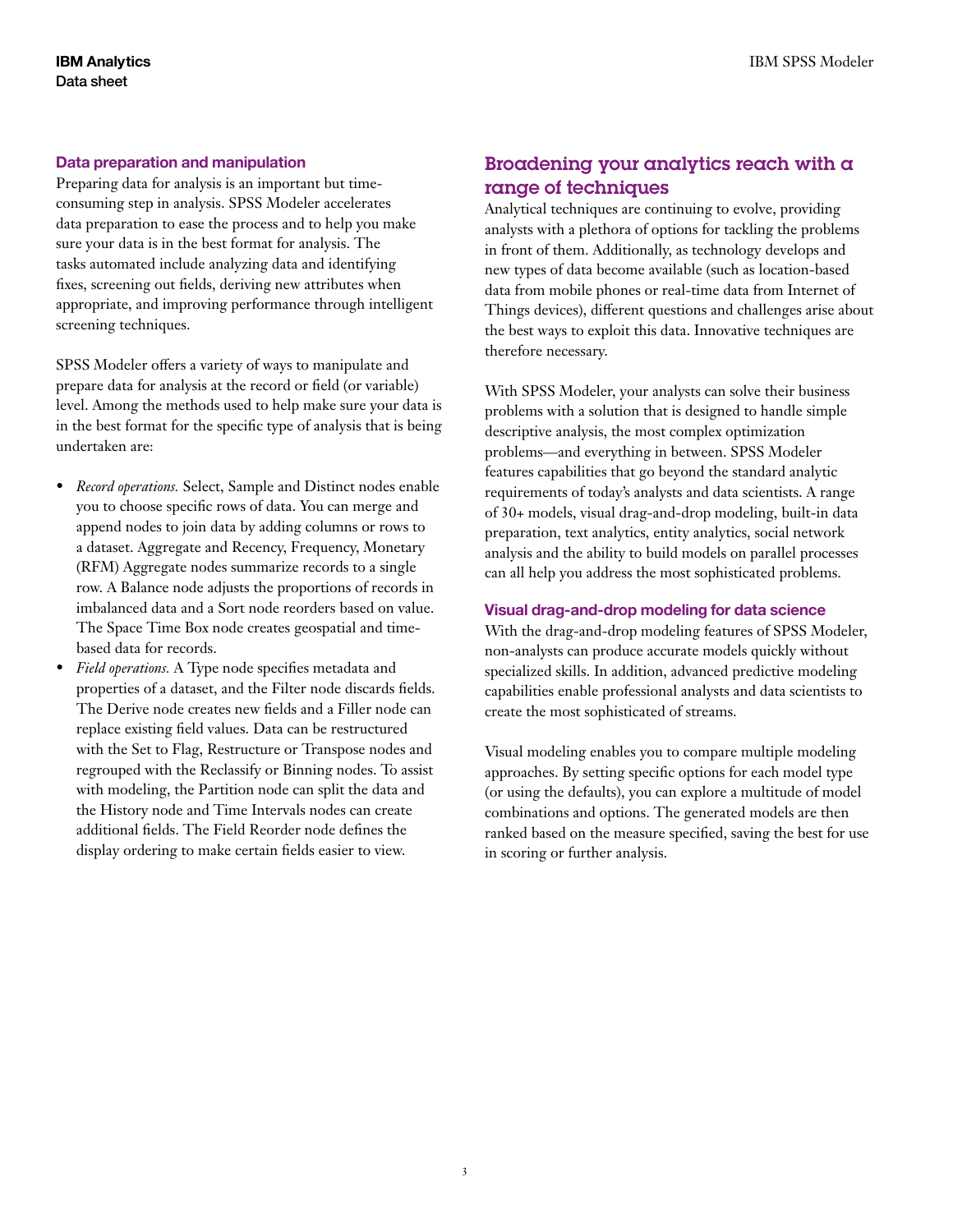#### **A range of models**

SPSS Modeler offers an array of modeling techniques, including the following algorithms:

- *Classification algorithms*. Make predictions or forecasts based on historical data with techniques. Examples include decision trees, random trees, neural networks, logistic regression, support vector machines, Cox regression, generalized linear mixed models (GLMM) and more. Use automatic classification modeling for both binary and numeric outcomes to streamline model creation or Self-Learning Response Modeling (SLRM) to build a model that you can continually update or re-estimate without having to rebuild the model.
- *Segmentation algorithms.* Group people or detect unusual patterns with techniques such as automatic clustering, anomaly detection and clustering neural networks. Use automatic classification to apply multiple algorithms with a single step and take the guesswork out of selecting the right technique.
- *Association algorithms.* Discover associations, links or sequences with Apriori, CARMA and sequential association.
- *Time series and forecasting.* Generate forecasts for one or more series over time with statistical modeling techniques. Using temporal causal modeling, you can discover causal relationships among a large number of series.
- *Extendibility with R and Python programming languages.*  Apply transformations, use scripts to analyze, summarize or produce text and graphical output with R. With the Custom Dialog Builder, you can share and reuse R and Python and Python code with those who choose not to use programming for analysis.
- *Monte Carlo simulation.* Account for uncertainty in inputs to predictive models. Model uncertain inputs based on historical data or with probability distributions to generate simulated values, and then use them in the predictive model to generate an outcome. The result is a distribution of outcomes that can provide answers to questions that are based on realistically generated data.
- *Entity analytics.* Identify relationships and improve the coherence and consistency of current data by resolving identity conflicts in the records themselves. Identifying these relationships can be vitally important in a number of fields, including customer relationship management, fraud detection, anti-money laundering and security.
- *Social network analysis.* Discover the relationships between social entities and the implications of these relationships on an individual's behavior. These capabilities can help transform information about relationships into key performance indicators that show the social behavior of individuals and groups.

#### **Geospatial analytics**

With SPSS Modeler, you can explore the relationship of data elements that can be tied to a location and perform geographic spatial analysis of your data to reveal insights that would not be visible in charts or tables. With spatial analytics, you can easily incorporate geospatial data using ESRI shape files. By analyzing both non-spatial and spatial data, overall model accuracy is improved and you are able to gain deeper insights into people and events.

Add a new dimension to your analysis by discovering association rules among spatial and non-spatial attributes. Using spatial temporal prediction, you can fit linear models for measurements taken over locations in 2D space, enabling you to easily predict "hot" areas and how those areas will change over time. You can apply this technology to mine geospatial data in fields such as crime pattern analysis, epidemic surveillance, building management and branch performance analysis.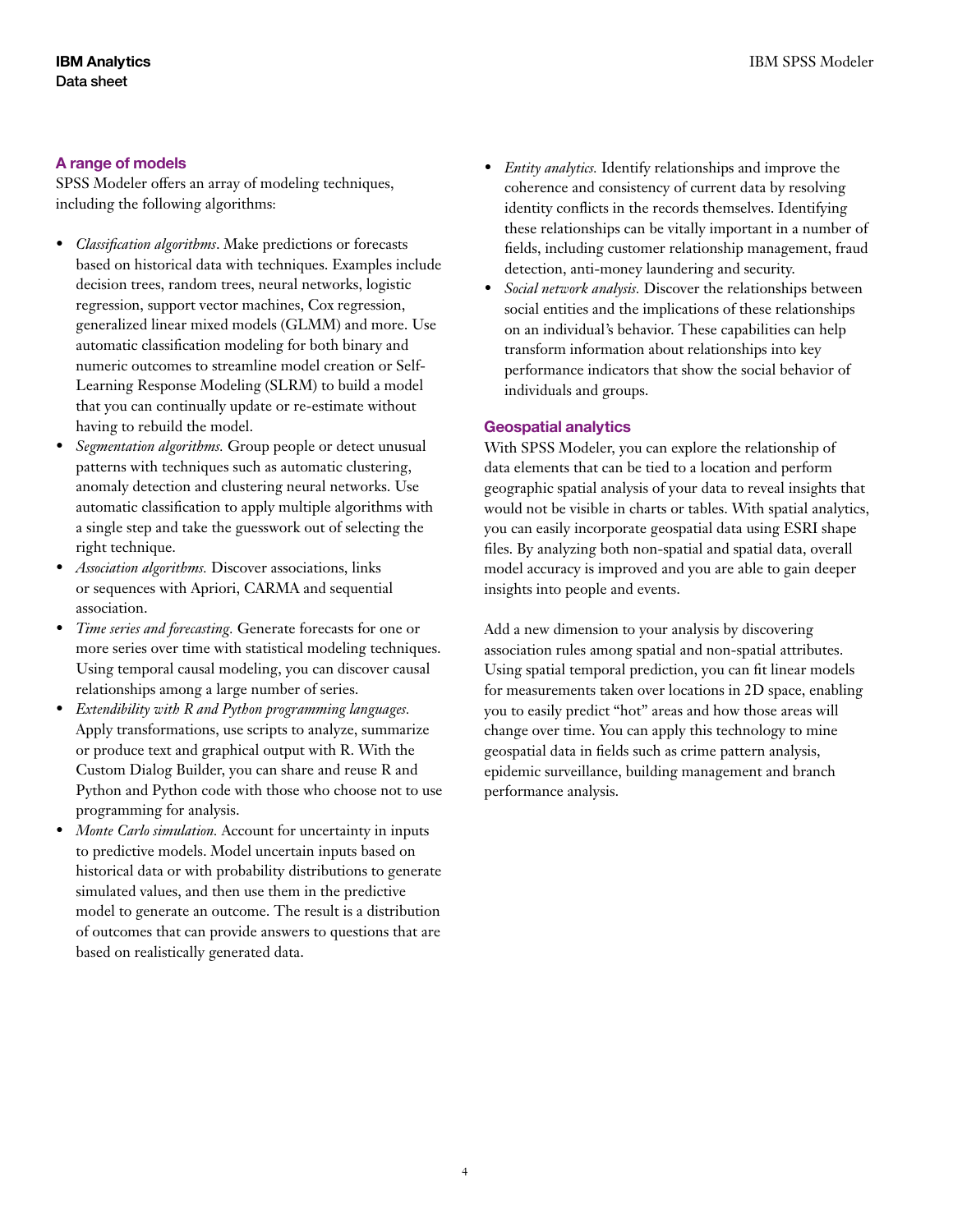#### **Text analytics**

The interactive, visual environment of SPSS Modeler uses advanced linguistic technologies and Natural Language Processing (NLP) to rapidly process unstructured text data. From this text, it extracts and organizes the key concepts. The customizable industry-specific text analysis packages enable you to analyze relevant terms and phrases in addition to acronyms, emoticons and slang in the right context. Interactive graphs help you explore and display text data and patterns for instant analysis. You can create hierarchical categorization structures and include them as inputs to a predictive model to yield better and more focused decisions and results. Predefined categories, such as hierarchies, annotations and keyword descriptors can be imported to categorize initial unstructured data so you can organize concepts more logically and in greater detail.

# Accommodating your needs with flexible model deployment

The deployment of analytics in your organization will depend on many environmental factors. Such factors include the business problems that must be addressed, your choice of operating systems and platforms, and the other technologies and data sources in your infrastructure. Technology, and particularly software, should be flexible enough to accommodate various permutations and still provide the expected performance and results.

The SPSS Modeler architecture is an open one that supports a range of platforms and languages, including R and Python. It is available as part of IBM Data Science Experience as well as a standalone or subscription-based software product.

You can deploy SPSS Modeler locally, from the cloud, or even using a hybrid cloud approach—or then confidently use it with your existing systems to help optimize performance and address your business problems. This flexible deployment bridges the gap between analytics and action by providing results to people and processes on a schedule or on demand. SPSS Modeler streams can be deployed for the purposes of model refresh or automated job scheduling. Developers can embed SPSS Modeler streams into Java applications using the embedded predictive modeling (EPM) Java API. And you can deploy them with decision management or other predictive applications.

#### **Decision management**

Decision management extends the predictive capabilities of SPSS Modeler to everyday business processes to empower front-line employees and systems. It integrates predictive models, simple rules and scoring into your systems to automate, manage and optimize high-volume decisions. It then recommends actions where and when people need them, such as cross-selling on the phone with a customer, deciding the best routing for a claim, using a utility to allocate bandwidth or presenting offers to e-commerce customers. Thousands of decisions can be made at the operational level in complete alignment with your organization's goals and strategies.

With the decision management capability of SPSS Modeler:

- Predictive models can foresee the most likely outcomes and identify the factors driving the outcome, such as the propensity of a customer to respond to a given offer or the risk that a given claim is fraudulent.
- Business rules automate parameters that are determined by elements such as business policies or legal and regulatory compliance. Basic rule support is provided directly in SPSS Modeler. For more robust rules that scale to meet enterprise-wide requirements, integration with IBM Decision Optimization is also supported.
- Integrated scoring can provide almost instant recommendations to the right people and systems so that resource-aware and strategically-aligned decisions can be made, no matter the line of business.

#### **Optimization**

Even the most committed organization cannot afford to move every customer to the front of the line, nor can an insurer investigate every claim. Businesses operate under real-world constraints, subject to limits on available staff, equipment and investment. Optimization enables organizations to make the most of scarce resources by identifying the solution that best meets a specific goal. Examples include maximizing the revenue from a marketing campaign or minimizing the risk of fraud or churn. Optimization can be used on demand, such as on an individual to determine the best offer for that person, or in batch to allocate offers to all eligible customers.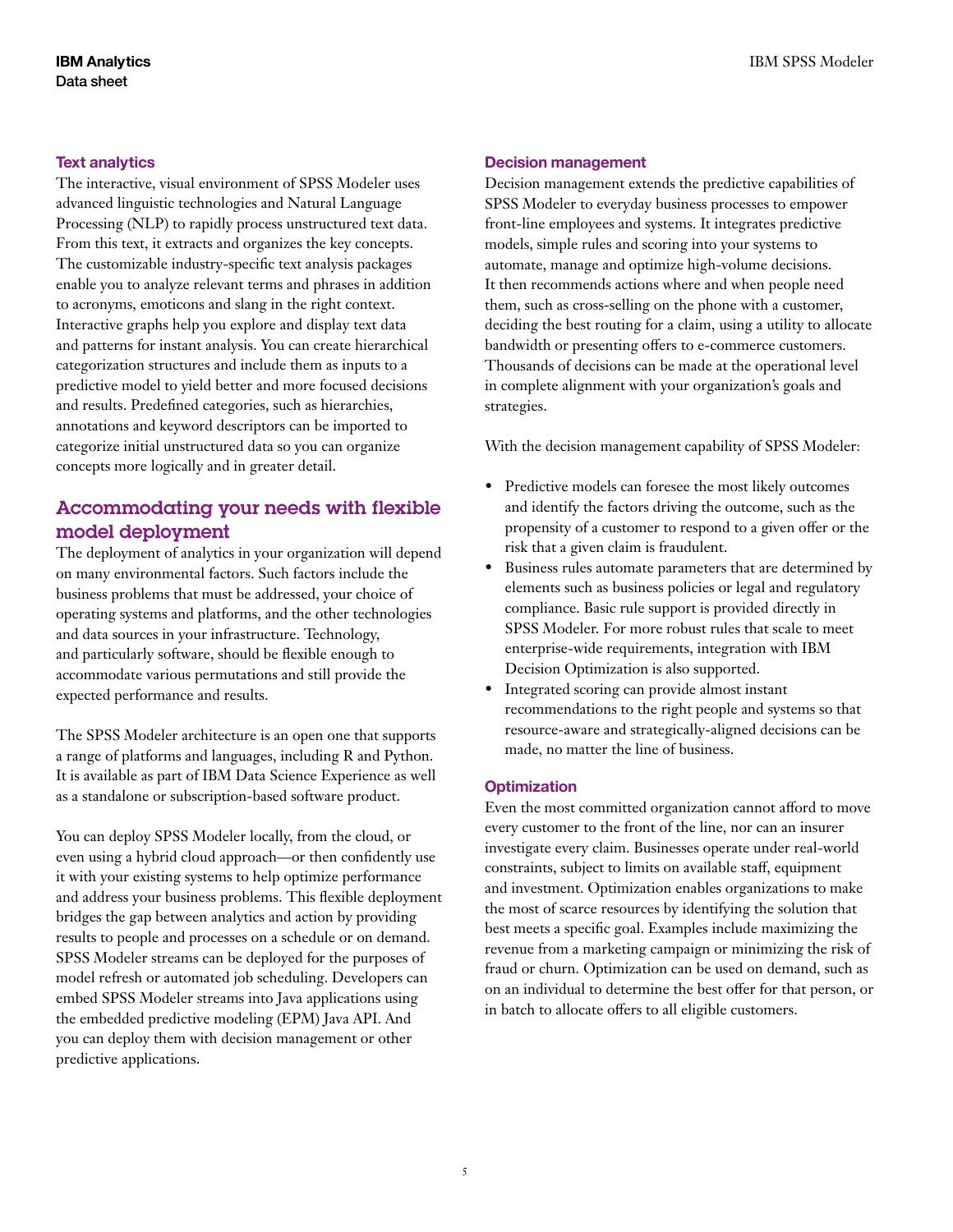#### **Execution and scheduling**

SPSS Modeler includes capabilities that are designed to use automation to bring greater consistency to your results. Greater consistency strengthens people's confidence in analytics because management can efficiently govern the business environments where analytical processes take place. This governance helps ensure that all internal and external procedural requirements are met.

With SPSS Modeler, your analysts can construct flexible, repeatable analytical processes that can be operationalized, that is, initiated at the right time and integrated with other enterprise processes. Predefined model management processes help models remain relevant and accurate.

### In-database capabilities

SPSS Modeler provides a number of capabilities to minimize data movement and push analytics to the database, such as:

- *SQL Pushback.* With SPSS Modeler Server, moving data from large databases, even in IBM Z® environments, is not required because the analytics can take place in the database. SQL Pushback enables in-database data transformation and preparation without the need to write any SQL or do any programming. The result is a significant improvement in analytical performance.
- *In-database scoring.* Database-specific scoring adapters, which are available for IBM SPSS Modeler with Scoring Adapter for zEnterprise®, IBM DB2®, IBM PureData® System for Analytics (powered by IBM Netezza®) and Teradata solutions, extend the number of SPSS Modeler algorithms that can be scored in database, further reducing the need to extract the data before scoring.
- *Database functions.* SPSS Modeler can use almost any user-defined functions (UDFs), database aggregate and windowed aggregate functions provided by a database. These are exposed by the SPSS Modeler workbench to extend the available native functionality and ensure SQL Pushback.

• *In-database analytics.* SPSS Modeler Server supports integration with the analytics capabilities, modeling tools and database-native algorithms that are available with IBM DB2 Analytics Accelerator (IDAA) on Z "Hytap" (Hybrid Transactional and Analytic Processing), PureDataSystem for Analytics, Oracle Data Miner, Microsoft Analysis Services and others. You can build, score, and store models inside the database—all from the SPSS Modeler workbench.

#### **Integration with IBM technology**

In addition to being available as part of IBM Data Science Experience, SPSS Modeler includes capabilities for exporting data to IBM Cognos® Business Intelligence and Cognos TM1® software. The results of analysis can be distributed for reporting, monitoring and planning to key decision-makers who only need the results. When further analysis is needed, SPSS Modeler can also access them as a data source, which means the process can continue again, thereby feeding the results back to wherever the questions began.

IBM SPSS Statistics provides the ability to carry out further statistical analysis and data management to complement SPSS Modeler and its data science abilities with a dedicated section on the nodes.

SPSS Modeler provides support for PureData System for Analytics to access specific models from the SPSS Modeler Interface and leverage the hardware's speed and performance.

For analytics on big data, the addition of SPSS Analytic Server to SPSS Modeler enables analytics to be processed in a Hadoop distribution.

Integration of SPSS Modeler with Apache Spark through SPSS Analytic Server provides a broad range of big data algorithms and in-memory processing capabilities for creation of fast and efficient machine learning models.

SPSS Modeler streams can also be deployed with IBM InfoSphere® Streams for high-velocity streaming data applications requiring predictive scores.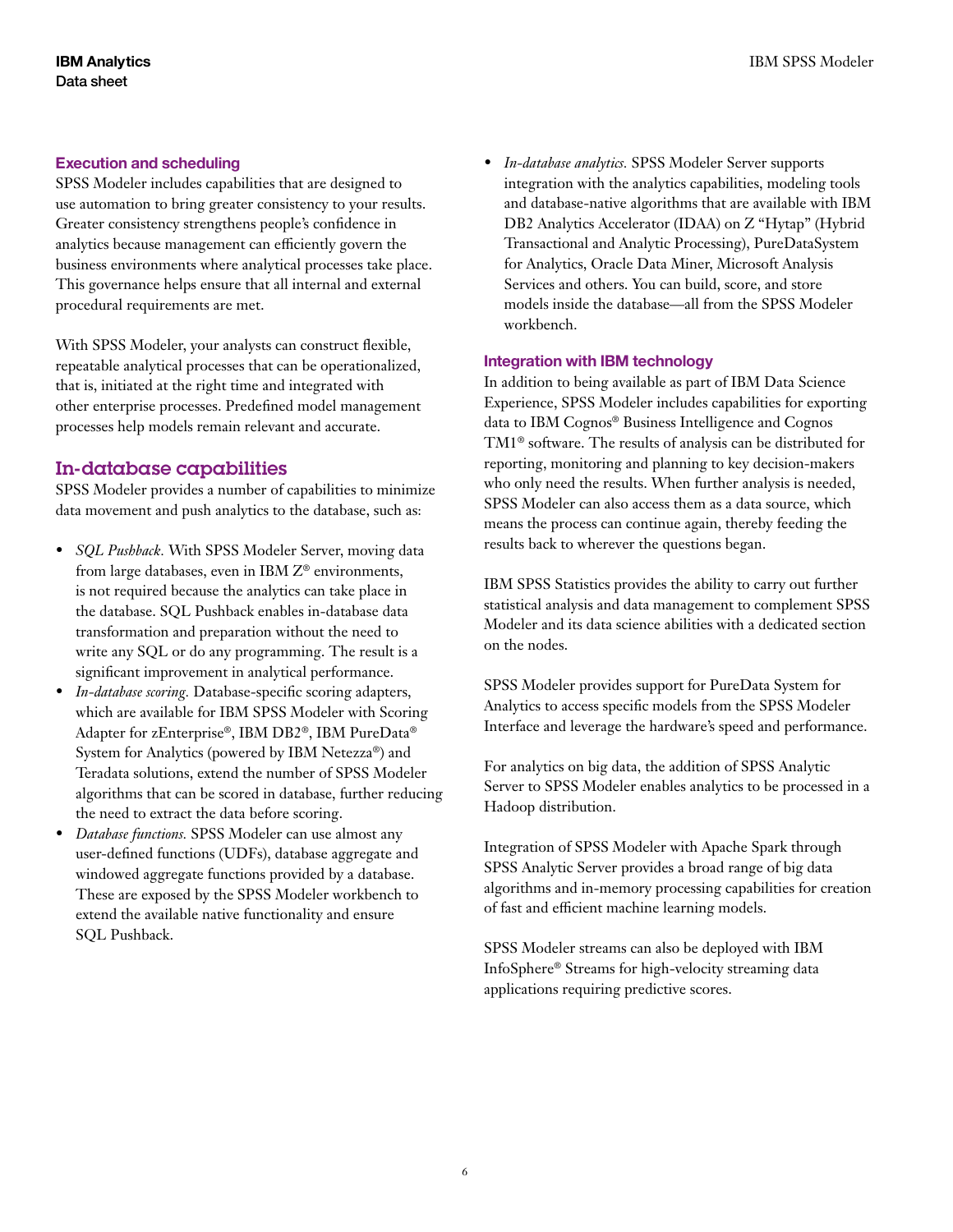### Why IBM SPSS Modeler

SPSS Modeler helps empower business to drive faster time to value, increase productivity of data science and business teams and ensure that governance and security requirements are met throughout the data science lifecycle. SPSS Modeler is available as part of IBM Data Science Experience to activate data science practice—from experimentation and development to deployment. Your organization can use SPSS Modeler to conduct analysis regardless of where the data is located—on premises or in the cloud—the size of the data, or whether it is structured or unstructured. The scalable clientserver architecture enables users to access everything from flat files to big data environments. Analysis is pushed back to the source for execution, minimizing data movement and increasing performance.

With SPSS Modeler, all kinds of users can solve a variety of business problems. It offers analytics techniques that range from predictive to prescriptive analytics to advanced algorithms, including automated modeling, text analytics, entity analytics, social network analysis, decision management and optimization. An intuitive interface is designed for a wide range of users from the non-technical business user to the analytical professional. The short learning curve for SPSS Modeler makes it appealing to the novice and advanced user, so they can quickly uncover insights and realize business results.

#### Learn more

Learn more about IBM SPSS Modeler or start your free trial at: **ibm.com**[/products/spss-modeler](https://www.ibm.com/products/spss-modeler)

Take advantage of our active and growing open-source community, where you can find resources to help you expand the use of IBM predictive analytics software. Resources include blogs, videos, tutorials, and an extensive library of more than 6,000 predictive extensions to help you take advantage of popular programming languages such as R, Python and Java. Join the community at: [developer.ibm.com/predictiveanalytics/](https://developer.ibm.com/predictiveanalytics/)